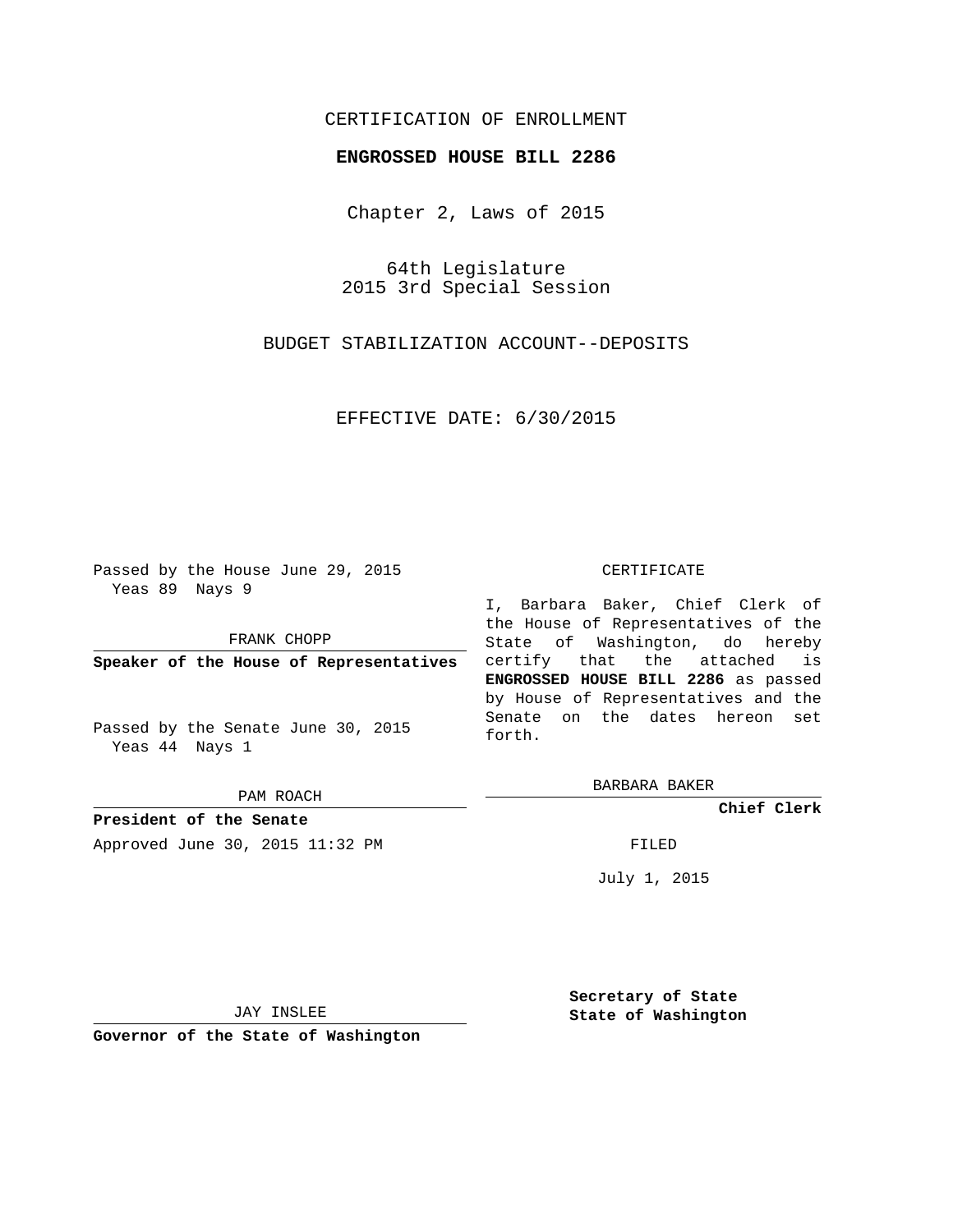## **ENGROSSED HOUSE BILL 2286**

Passed Legislature - 2015 3rd Special Session

**State of Washington 64th Legislature 2015 3rd Special Session**

**By** Representative Hunter

 AN ACT Relating to directing the treasurer to transfer budget stabilization account deposits that are attributable to extraordinary revenue growth in the 2013-2015, 2015-2017, and 2017-2019 fiscal biennia; adding a new section to chapter 43.79 RCW; and declaring an 5 emergency.

BE IT ENACTED BY THE LEGISLATURE OF THE STATE OF WASHINGTON:

 NEW SECTION. **Sec. 1.** A new section is added to chapter 43.79 8 RCW to read as follows:

 (1) By June 30, 2015, the treasurer shall transfer into the state general fund the entire budget stabilization account deposit for the 2013-2015 fiscal biennium that is attributable to extraordinary revenue growth, not to exceed fifty million dollars.

 (2) During the 2015-2017 fiscal biennium, the treasurer shall transfer into the state general fund the entire budget stabilization account deposit for the 2015-2017 fiscal biennium that is attributable to extraordinary revenue growth, not to exceed seventy-17 five million dollars.

 (3) During the 2017-2019 fiscal biennium, the treasurer shall transfer into the state general fund the entire budget stabilization account deposit for the 2017-2019 fiscal biennium that is